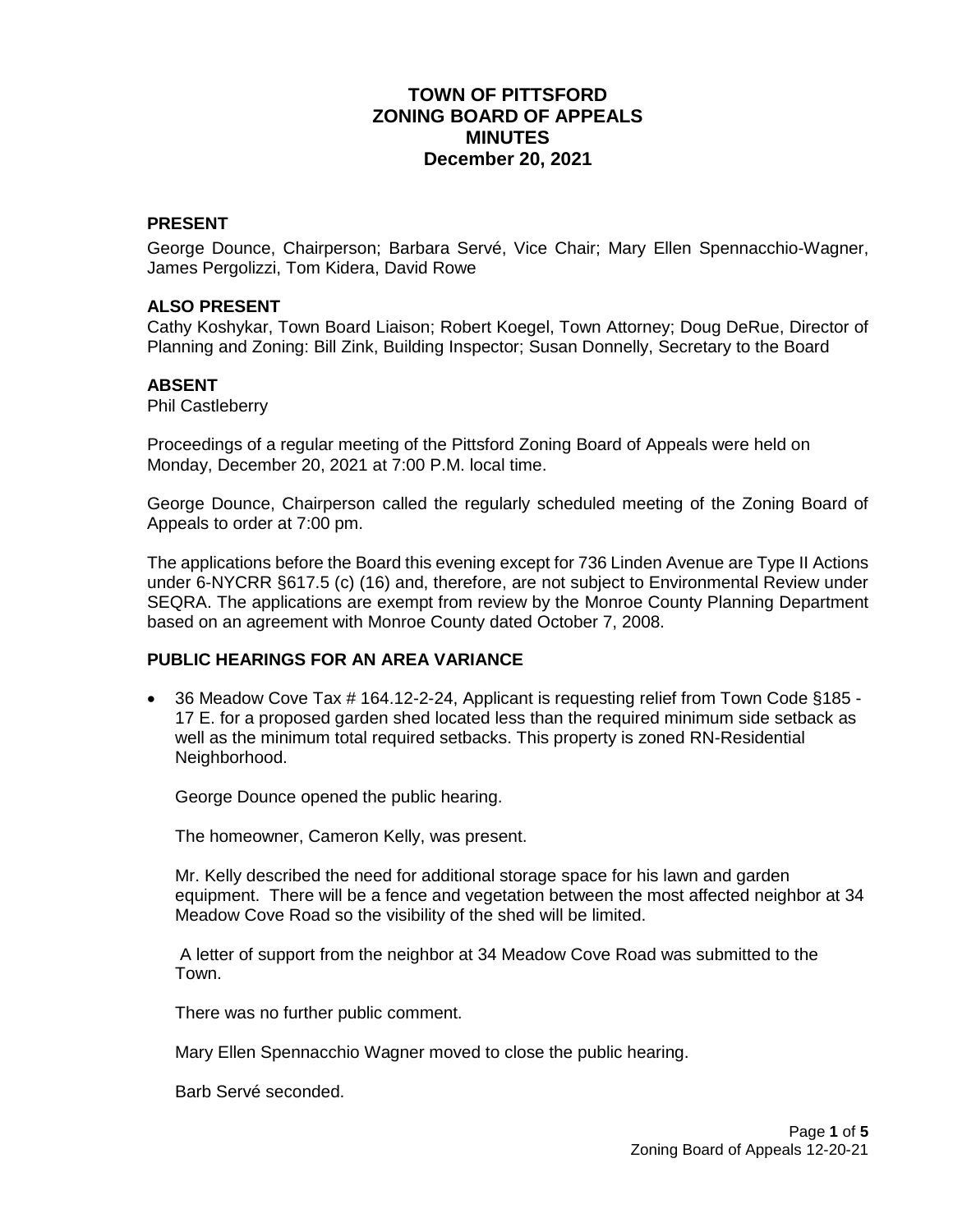All Ayes.

 25 Knollwood Drive Tax # 138.13-1-5, Applicant is requesting relief from Town Code §185 - 17 B. for a proposed roofed entry encroaching into the front setback. Property is zoned RN – Residential Neighborhood District.

George Dounce opened the public hearing.

This entire home is located in within the 70' setback making the variance necessary. Any renovations or additions to the property would require a variance for this home which is located on a long narrow lot.

The roofed entry and large front porch addition will not be a detriment to the neighborhood or be out of character.

There was no public comment.

Barb Servé moved to close the public hearing.

Mary Ellen Spennacchio-Wagner seconded.

All Ayes.

 155 Sylvania Tax # 151.06-1-4, Applicant is requesting relief from Town Code §185 - 17 E. for a proposed addition located less than the required minimum side setback as well as the minimum total required setbacks. Also requesting relief from Town Code §185 -17 G. for exceeding the allowed maximum building footprint by 195 square feet. This property is zoned RN-Residential Neighborhood.

George Dounce opened the public hearing.

James Fahy was present to discuss this application with the Board.

The owner is proposing a major renovation to the home which includes in part the addition of a third bay to the garage and a cabana for the pool area. The setback variances are required to achieve this.

There is no neighborhood opposition.

George Dounce moved to close the public hearing.

Mary Ellen Spennacchio-Wagner seconded.

All Ayes.

 736 Linden Ave Tax # 138.15-1-19.1 Applicant is requesting relief from Town Code §185 - 52 C. and §185 - 53 D. (1)(2) for the proposed building encroaching into the front setbacks as well as parking area less than 40 feet from the ROW and not located behind the front line of the building. Property is zoned LI-Light Industrial.

George Dounce opened the public hearing.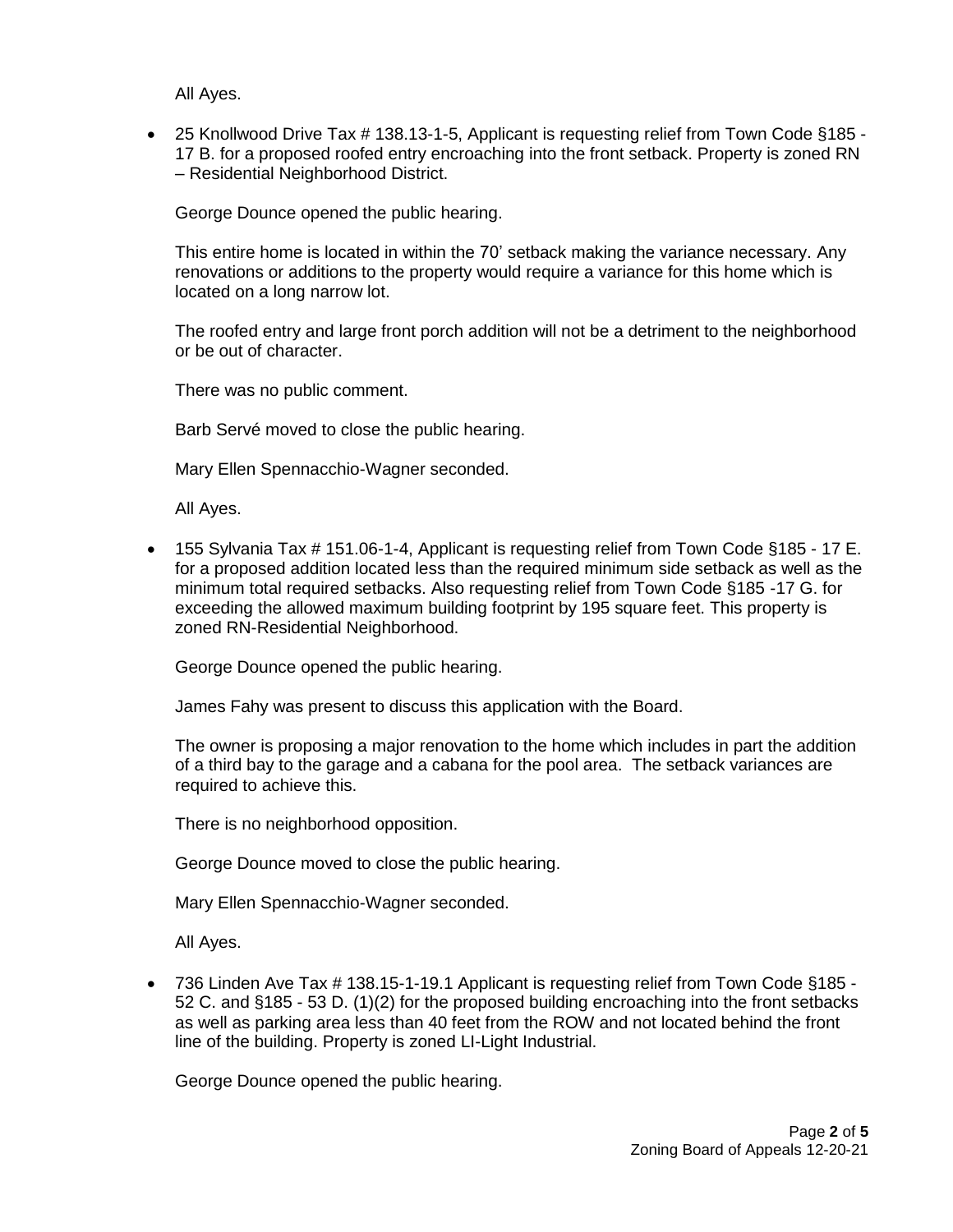This application is an unlisted SEQR action. Doug DeRue indicated that this area is not a significant habitat. Robert Koegel also confirmed that he is comfortable with this determination, as it will prove minimal or no environmental impact. Doug DeRue advised that a negative determination by the Board would be appropriate.

George Dounce moved to approve the approval of the short form EAF of SEQR as a negative determination as presented on December 20, 2021.

Jim Pergolizzi seconded.

The Board was polled individually.

Tom Kidera voted aye Barb Servé voted aye Jim Pergolizzi voted aye David Rowe voted aye Mary Ellen Spennacchio-Wagner voted aye George Dounce voted aye Phil Castleberry was absent

The requested variance is not causing an undesirable change in the area. This placement is consistent with other office buildings in the area. Existing mature trees will buffer the project from adjacent roadways. Despite the fact that the variances are substantial, they are mitigated by the wide right of way of Route 441 and Linden Avenue.

There was no public comment.

Dave Rowe moved to close the public hearing.

Jim Pergolizzi seconded.

All Ayes.

# **CONTINUED PUBLIC HEARING FOR AN AREA VARIANCE**

 18 Golf Avenue, Tax # 151.15-2-45.2 Applicant is requesting relief from Town Codes §185- 113 B. (1); (2); for an oversized, over height accessory structure (garage/barn, proposed to be 1440 square feet and 29 feet in height). Property zoned RN – Residential Neighborhood District.

This hearing is open.

No representative was present to discuss this application with the Board and no new information has been provided. This hearing has been open for several months without new information or contact from the homeowners.

The Board moved to close this hearing without prejudice.

All Ayes.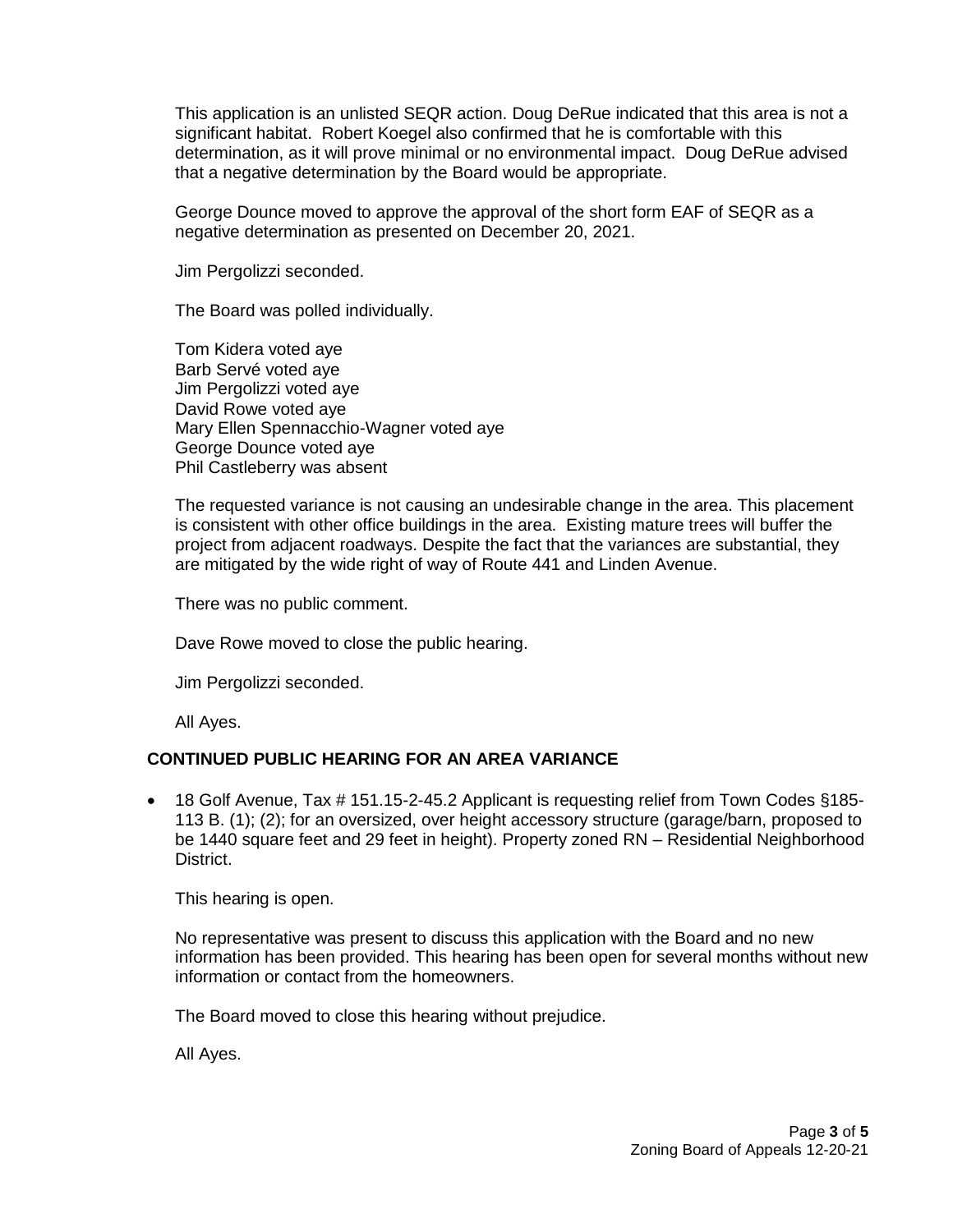# **DECISION FOR 36 MEADOW COVE ROAD – AREA VARIANCE**

A written Resolution to grant the area variance for 36 Meadow Cove Road was moved by Mary Ellen Spennacchio-Wagner and seconded by David Rowe.

George Dounce called for a roll call vote.

| Dounce             | aye    |
|--------------------|--------|
| Servé              | aye    |
| Pergolizzi         | aye    |
| Spennacchio-Wagner | aye    |
| Castleberry        | absent |
| Rowe               | aye    |
| Kidera             | aye    |

The approved Resolution contains the following Specific Conditions:

- 1. This variance is granted only for the plans submitted and prepared by the Applicant dated October 15, 2021.
- 2. All construction is to be completed by December 31, 2023.

### **DECISION FOR 25 KNOLLWOOD DRIVE – AREA VARIANCE**

A written Resolution to grant the area variance for 25 Knollwood Drive was moved by Barbara Servé and seconded by Mary Ellen Spennacchio-Wagner.

George Dounce called for a roll call vote.

| Dounce             | aye    |
|--------------------|--------|
| Servé              | aye    |
| Pergolizzi         | aye    |
| Spennacchio-Wagner | aye    |
| Castleberry        | absent |
| Rowe               | aye    |
| Kidera             | aye    |

The approved Resolution contains the following Specific Conditions:

- 1. This variance is granted only for the plans submitted and prepared by the Applicant dated October 14, 2021.
- 2. All construction is to be completed by December 31, 2023.

### **DECISION FOR 155 SYLVANIA ROAD – AREA VARIANCE**

A written Resolution to grant the area variance for 155 Sylvania Road was moved by George Dounce and seconded by Barbara Servé.

George Dounce called for a roll call vote.

| Dounce             | aye    |
|--------------------|--------|
| Servé              | aye    |
| Pergolizzi         | aye    |
| Spennacchio-Wagner | ave    |
| Castleberry        | absent |